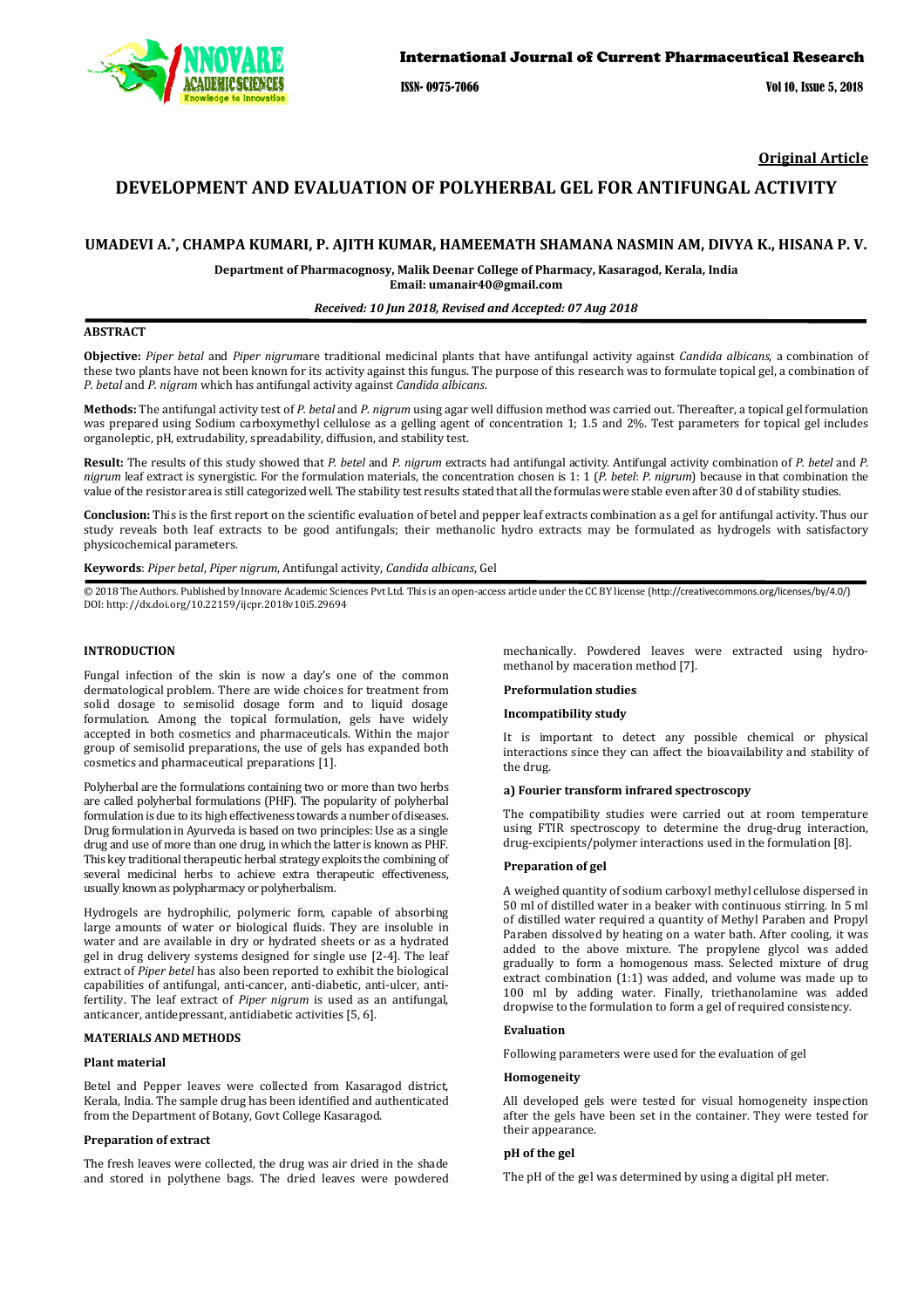## **Extrudability**

20 gms of the formulation of gel were each filled in standard collapsible aluminum tubes and sealed by crimping to the end. The weight of the tubes was recorded by weighing. The tubes were placed between two glass slides and were clamped. 500 gm was placed over the slides, and the cap was removed. The amount of the extruded gel was collected, weighed and percentage was calculated.

### **Spreadability**

The formulation of gels was placed between the 2 glass plates of 5 cm x 2 cm. such that the formulation was sandwiched between the two slides by placing a weight of 100 gm uniformly on the slides. The weight was removed, and the excess of gel was scrapped off. Two slides in a position were fixed to a stand at a 45 ° angle without the slightest disturbance so that only the lower slide was held firmly by the clamp, allowing the upper slide to slip off freely with the help of 20 gm weight tied to the upper slide. The time taken for the upper slide to separate away from the lower glass plate was noted. The experiment was done in triplicate, and spreadability was calculated as follows:  $S = W \times L/T$ , Where,  $S =$ Spreadability, L =Length of the glass plate. W=Weight tied to the upper plate,  $T = Time$  taken (sec).

#### *In vitro* **diffusion study**

Franz diffusion cell (25 ml cell volume) was used for the drug release studies. 1 gm of gel was applied onto the surface of the egg membrane evenly over a fixed area. The receptor chamber was filled with freshly prepared Phosphate Buffer (p<sup>H</sup>5.8) solution. The receptor chamber was stirred by a magnetic stirrer. The samples (1.0 ml aliquots) were collected at a suitable time interval replaced with fresh buffer solution. Samples were analyzed for drug content by UV visible spectrophotometer at 280 nm and 342 nm (eugenol and piperine respectively) after appropriate dilutions. The cumulative amount of drug released across the egg membrane was determined as a function of time [9, 10].

#### **Antifungal activity**

Hydro-methanolic leaf extracts of *P. betel* and *P. nigrum* has been incorporated into a gel and studied for its antifungal properties. The fungal culture (*Candida albicans*) was swabbed over the plate containing Potato dextrose agar media. Different concentration of leaf extract (*Piper betel and Piper nigrum* 1:1 in Di Methyl Sulphoxide solution) with concentration (1 mg/ml) and standard (2% Ketoconazole) was added to the wells. Then the plate was incubated at room temperature for 2-3 d. The zone of inhibition was measured in mm.

### **Stability study**

Placebo and the medicated gels were evaluated for their thermostability [12].

### **RESULTS AND DISCUSSION**

The pre-formulation study was carried out by FTIR method. The results were shown below.



**Fig. 1: FTIR (***P. betel extract***)** 



**Fig. 2: FTIR (***P. nigrum extract)* 



**Fig.3: Comparison of the peak of** *P. nigrum* **and** *P. betel* **with the physical mixture** 

Six hydrogel formulations were prepared and evaluated for its physicochemical parameters. It is shown in table 1 and 2. The *in vitro* diffusion study was shown in fig. 4.



**Fig. 4:** *In vitro* **drug release of gel with the drug** 

The formulated gels were tested for antifungal activity. The results were shown in fig. 5, 6 and table 3



**Fig. 5: 2% Standard (ketoconazole)**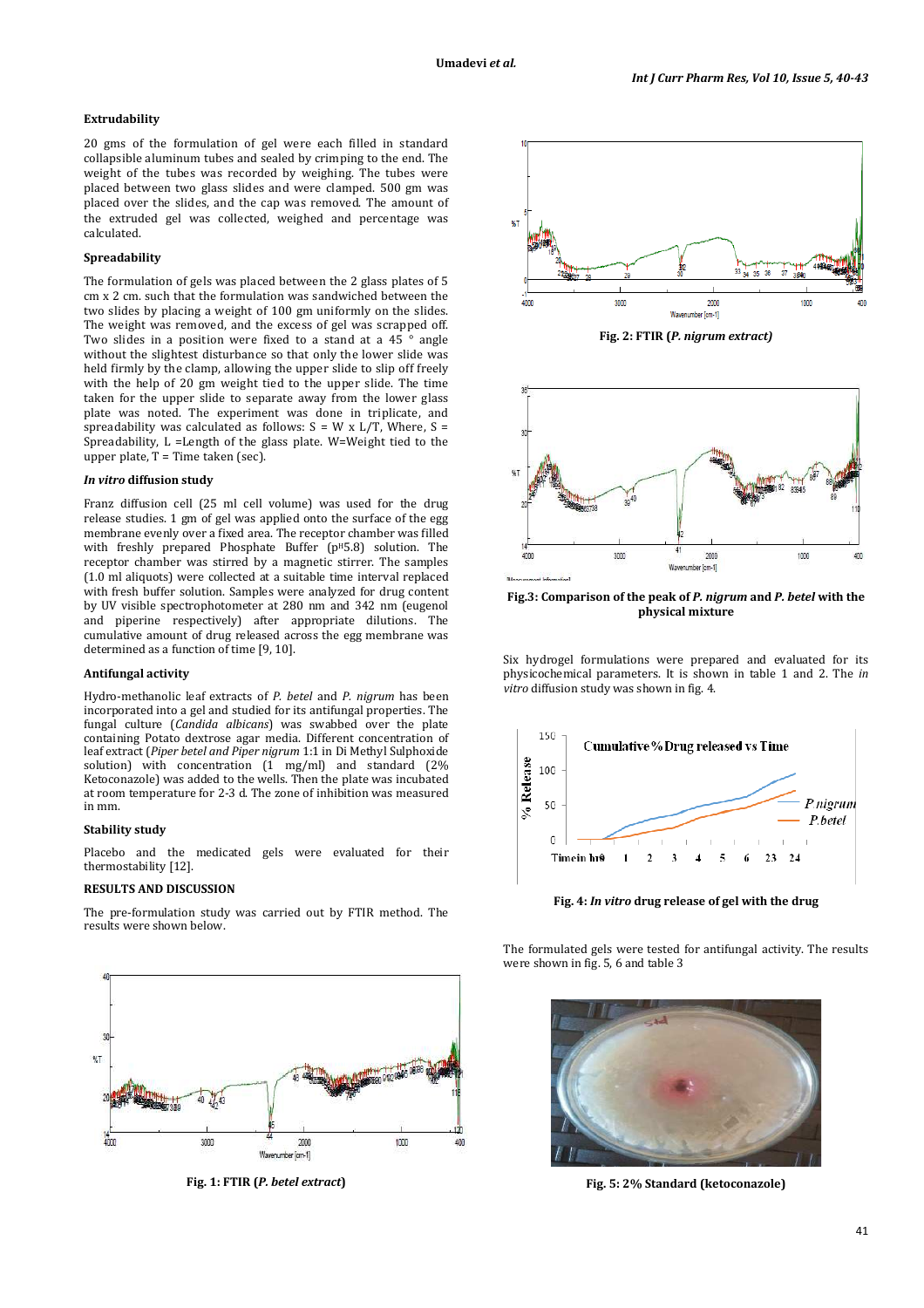|  |  | Table 1: Formulation of gel |  |
|--|--|-----------------------------|--|
|--|--|-----------------------------|--|

| S. No. | Ingredients             | F1 (%)   | F2(%)  | F3(%)    | F4(%)  | F5(%)               | F6(%)    |
|--------|-------------------------|----------|--------|----------|--------|---------------------|----------|
|        | Extracts of P. betel    | 10       | 10     | 10       | 10     | 10                  | 10       |
| 2      | Extracts of P. nigrum   | 10       | 10     | 10       | 10     | 10                  | 10       |
| 3      | Sodium CMC              | 0.25     | 0.5    | 1.0      | 1.5    | 2.0                 | 2.5      |
| 4      | Propylene glycol        |          |        |          |        |                     |          |
| 5      | Triethanolamine         |          |        |          |        |                     |          |
| 6      | Methyl Paraben          |          |        |          |        |                     |          |
|        | Propyl Paraben          |          |        |          |        |                     |          |
| 8      | Distilled water (q. s.) | $100$ ml | 100 ml | $100$ ml | 100 ml | $100 \,\mathrm{ml}$ | $100$ ml |

### **Table 2: Data showing physicochemical attributes of combined** *P. betel***,** *P. nigrum* **gels**

| <b>Formulation code</b> | Appearance      | PH              | <b>Extrudability</b> (%) | Spreadability (g. cm/sec) |
|-------------------------|-----------------|-----------------|--------------------------|---------------------------|
| F <sub>1</sub>          | $^{+++}$        | $5.70 \pm 0.06$ | Good                     | $4.46 \pm 0.56$           |
| F <sub>2</sub>          | $^{\mathrm{+}}$ | $5.58 \pm 0.01$ | Excellent                | $5.10\pm0.42$             |
| F <sub>3</sub>          | $^{+++}$        | $5.86 \pm 0.03$ | Excellent                | $5.20 \pm 0.35$           |
| F4                      | $^{++}$         | $6.2 \pm 0.01$  | Excellent                | $6.26 \pm 0.55$           |
| F <sub>5</sub>          | $^{+++}$        | $5.32 \pm 0.03$ | Good                     | $5.65 \pm 0.24$           |
| F <sub>6</sub>          | $^{++}$         | $5.63 \pm 0.23$ | Good                     | $5.80 \pm 0.10$           |

All values are expressed as mean±SD++= fair,+++=good

### **Table 3: Evaluation of antifungal activity by agar well diffusion method**

| <b>Samples</b>                                 | Zone of inhibition in mm | <b>Fungal culture</b> |
|------------------------------------------------|--------------------------|-----------------------|
| Leaf extract in combination 1:1 ratio $(20\%)$ | 10 mm                    |                       |
| Leaf extracts as gel-F4 (20%)                  | 18 mm                    | Candida albicans      |
| Ketoconazole (2%)                              | $20 \text{ mm}$          |                       |



**Fig. 6: A-20% leaf extracts (1:1) B-20% gel** 

### **Table 4: Stability studies**

| <b>FOLL</b><br>uor | ance:      | $\sim$<br>cm/sec<br>snrer<br>ıα<br>. . | $\overline{\phantom{a}}$<br>рH |
|--------------------|------------|----------------------------------------|--------------------------------|
| E4.                | Homogenous | $\sim$ $\sim$<br>.                     | 05<br><u>.</u>                 |

## **CONCLUSION**

Hydrogel formulation of hydro-methanolic extracts of Betel and pepper leaf combination (1:1) was prepared using sodium carboxymethyl cellulose and gave a gel of satisfactory physicochemical parameters*. P. nigrum* shows more than 90% of drug release within 24 h and *P. betel* shows more than 70% of drug release within 24 h. Stability studies of the hydro-gel formulations carried out was satisfactory. Study for effects of the formulated gels on *candida albicans* showed that both drugs either alone or in combination promoted antifungal activity. The antifungal properties of these herbs may be due to their alkaloid, phenol, lignan. Further studies are required to confirm the role of each of these phytoconstituents on antifungal activity. Hence polyherbal formulation/preparations may be better than formulating a single herb. This is the first report on the scientific evaluation of betel and pepper leaf extracts combination as gel for antifungal activity. Thus our study reveals both leaf extracts to be good antifungals; their methanolic hydro extracts may be formulated as hydrogels with satisfactory physicochemical parameters.

### **ACKNOWLEDGMENT**

We are very thankful to respected principal and management of MalikDeenar College of pharmacy, Kerala for their support

# **AUTHORS CONTRIBUTIONS**

All the author have contributed equally

### **CONFLICT OF INTERESTS**

Declared none

### **REFERENCES**

- 1. De PV, Mark N, Abel BL. Synthesis and fungicidal, insecticidal activity of new amide derivatives of piperine. Pest Management Sci 2000;56:168-74.
- 2. Das K, Dang R, Machale M. Formulation and evaluation of a novel gel of stevia extract. Iranian J Dermatol 2009;12:117-22.
- 3. Gouttum Misra DS, Gopalakrishna Pillai GK. Polyherbal formulation encapsulated in phospholipids for the